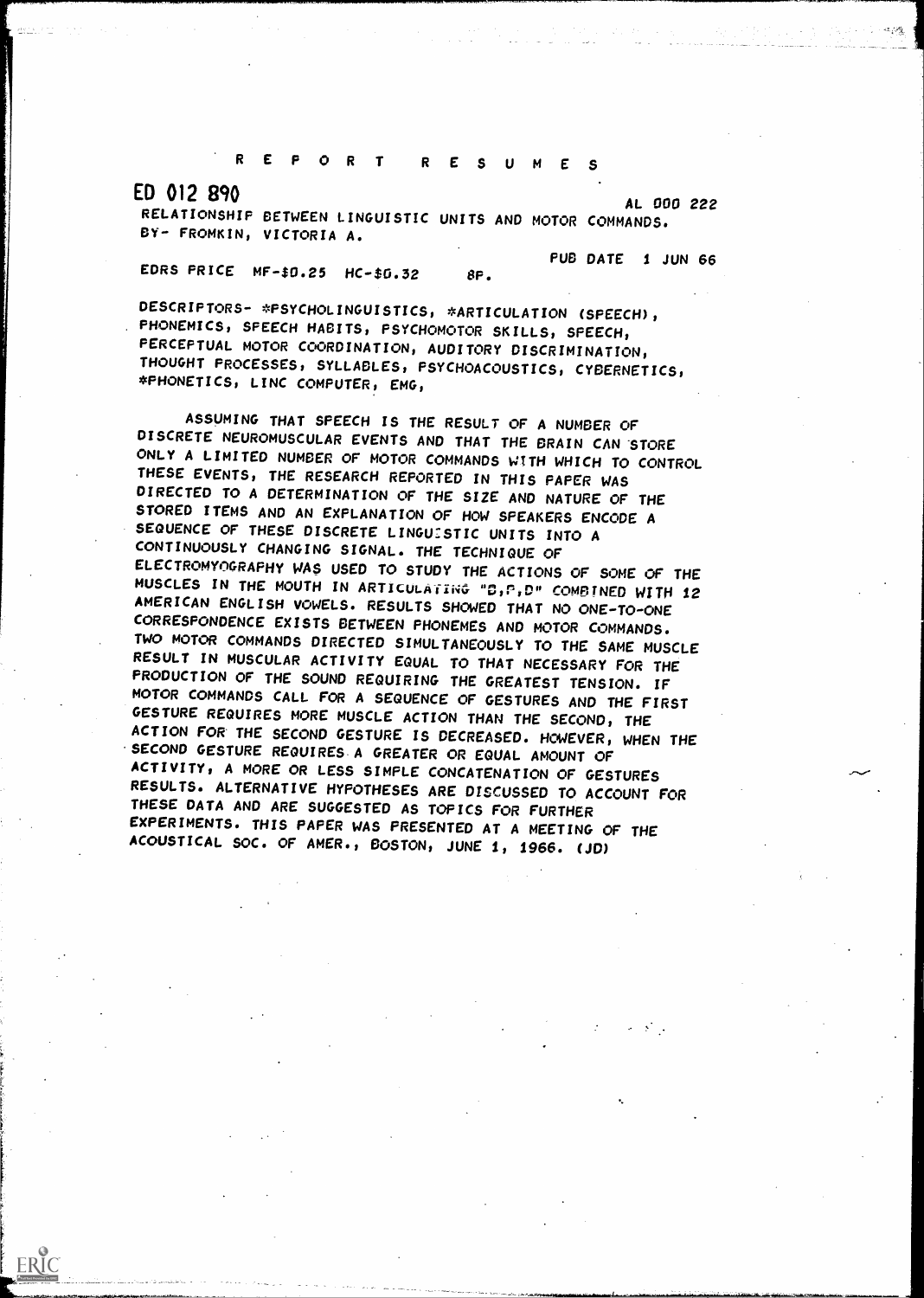Paper to be given at meeting of Acoustical Society of America, June l, 1966 'VICTURIA A. FROMKIN, U.C.L.A. Boston, Vass.

Relationship between Linguistic Units and Motor Commands

Before any useful model of speech performance can be constructed  $\overline{C}$  $\mathbf N$  further research is required to provide more detailed knowledge than is now available about the encoding and decoding processes which occur. It seems logical, however, to start with the assumption that the semi continuous acoustic signal that we call spach is the result of a i number of discrete neuromuscular events. We cannot store in our brain with motor commands for every utterance that we may wish to say, owing to the brain's finite atorage caracity. Speech then is produced by the rearrangement of a limited number of stored items. One of the problems to be resolved is the deterninstion of the size and nature of the stored items, and to exnlain hew speakers encode a sequence of these discrete linguistic units into a continuously changing signal. We are assuming that at some previous level of brain activity some grammatical and semantic unit of a sentence has been encoded into a series of discrete segments, which must be further encoded into signals an to activate the muscles in such a way that speech sounds are produced.

We have here a 'black box' situation; but one in which the only data we can examine is the ounut; i.e. the activity of the muscles, the articulatory gestures, and finally the acoustic signal. We must make certain assumptions about the input into the motor cormand mechanism, and about the transformations which take place. We are unable to look into the speaker's brain, and even if we did so, it is unlikely that this would reveal the encoding mechanism.

Can we assume the input to be phonemes, such that there is a one-toone mapping of phonemes or phon individual motor commands? Our own investigations suggest that this is not the case,

 $ERC **AL**$  000 222</u>

 $\bigcirc$ 

O<br>Q

ш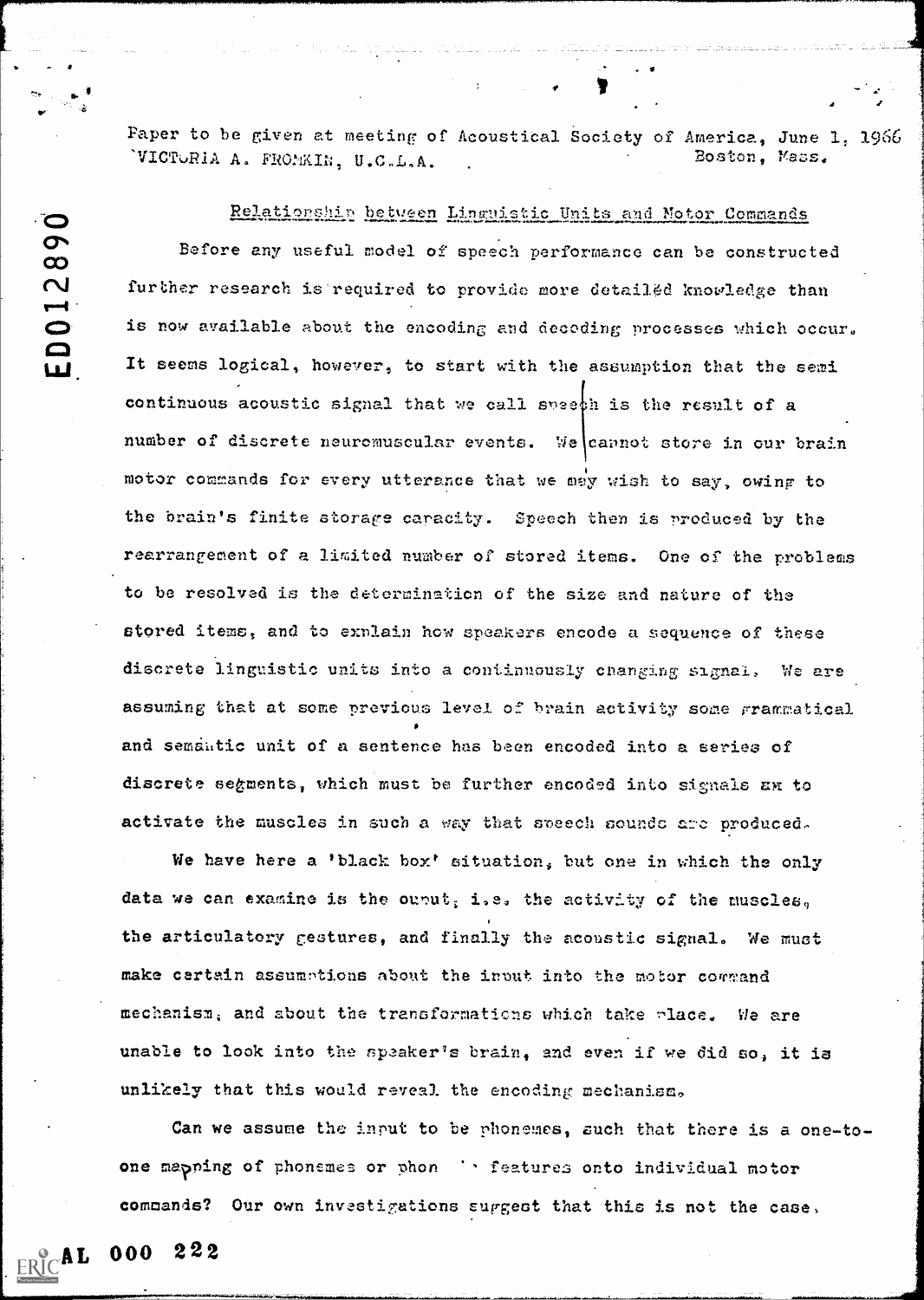Using the technique of alectromyography, a study was made of the actions of the orbicularis oris muscle in the articulation of CVC monosyllables, in which the Consomants were /b,d.p/ combined with 12 American English vowels. This sthincter muscle which surrounds the mouth opening has as its functions the closing and protrusion of the lips. It is therefore activated in a bulabial closure and in the production of rounded vowels. The action potentials, recorded by an electrode placed over this muscle, of twenty tokens of each utterance were averaged using a LING general purpose computer.

We shall summarize some of the results of the study which are relevant to the encoding process

In the slides to be presented, the horazontal axis represents ties; l.l seconds of time, and the vertical axis the recorded voltage in microvolts,

1. The one-to-one correspondence exists between phonemes and motor commands. Slide l.

This demonstrates that the muscle activity which produces an initial /b/ is of greater amplitude and duration than tham producing a final  $/b/s$ 

This is further illustrated by Slide 2.

Here one sees the surerimposition of averaged EMG traces in initial and final /b/ utterances. It is evident that fix?Exmainguskuras there is no invariant motor command for the phonome /b/ inderendent of context.

The gesture responsible for an initial bilabial closure  $2<sub>5</sub>$ was unaffected by the vowel which followed. The variability between of /o/ followed by different vowels. all the initial /b/ utterances, is relatively no greater than the difference between an initial /b/ of the same utterance recorded on two separate occasions.

## Slide 3.

This slide shows the variation of orbicularis action which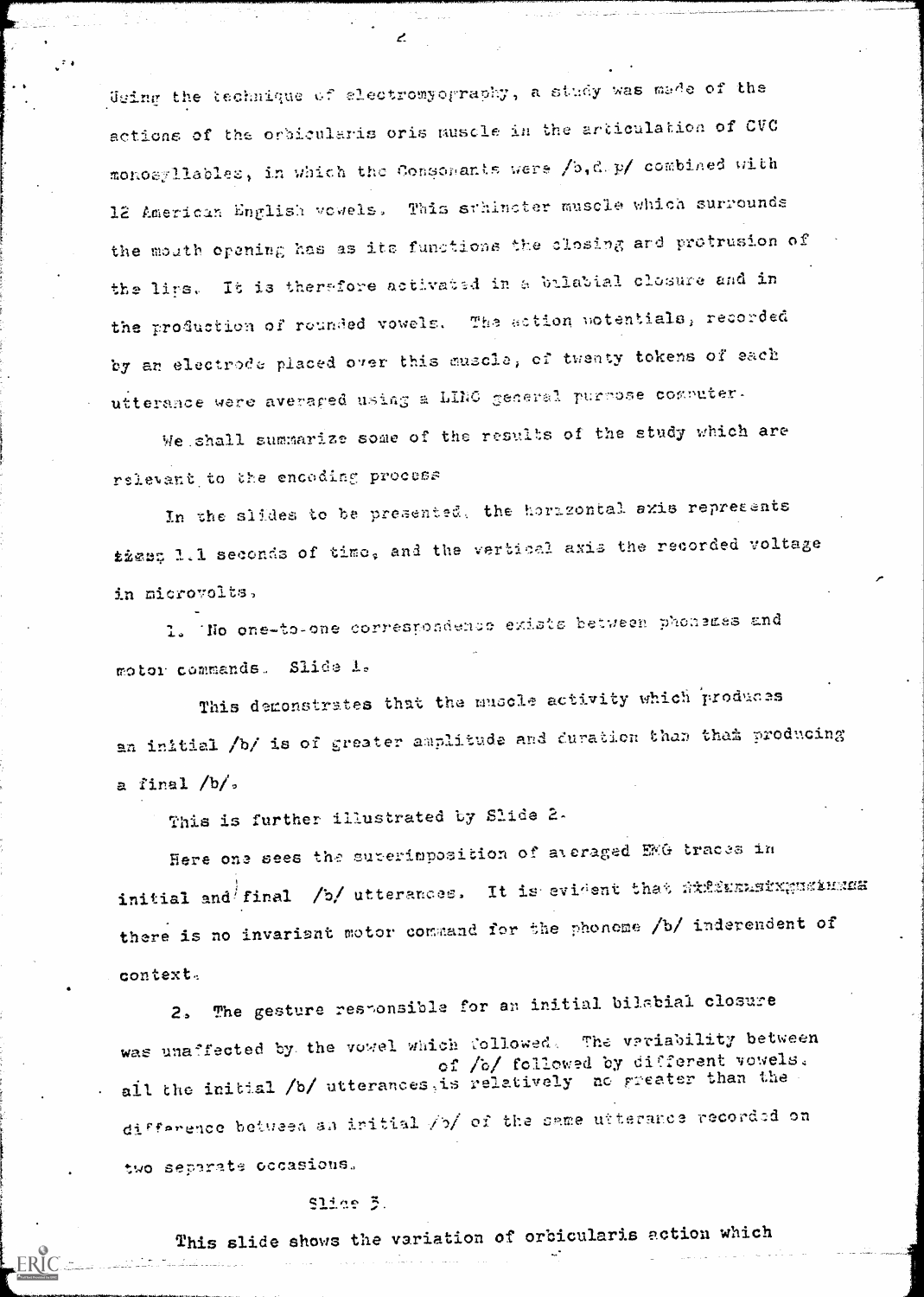occurs whumx between /bIb/ utterances, and those between /bub/ and /bIb/.

3

It is evident that two motor comands, if this is what occurs, directed to the same muscle do not result in a sionle addition of the number of motor units contracting. When the motor commands call for the gestures to occur simultaneously, the resultant muscular activity is equal to that necessary for the production of the sound requiring the greatest tension,

 $3.$  When motor commands call for a sequence of gestures, if the first gesture requires more muscle action than the subsequent gesture, the action for the sscond gesture is decreased,

### Slide 4

Viewing the superimposition of /bud/ and /dud/ EMG traces, and there is a /bod/ with /dod/ traces, it is evident that a decrease of the muscle action associated with the vowel when the vowel follows a consonant in which-there is greater expenditure of effort. Physiologically this is explained by a simple inertial effect, that is, it is harder to start an object moving than it is to keep it moving once it is started,

Finally, it was found that when motor commands call for a sequence of gestures, where hethxgrithrexrequirexxxxxiquax the second gesture requires a greater or equal amount of activity, a more or less simple concatenation of gestures results.

#### Slide 5

 $\mathcal{L}^{\text{max}}$  .

ERIC

Here ycu see the superimposition of utterances in which the vowel is  $/u/$  and the final consonants  $/b/$  and  $/d/$ . Little difference if any results from a final  $/b/$  as oprosed to final  $/d/$ .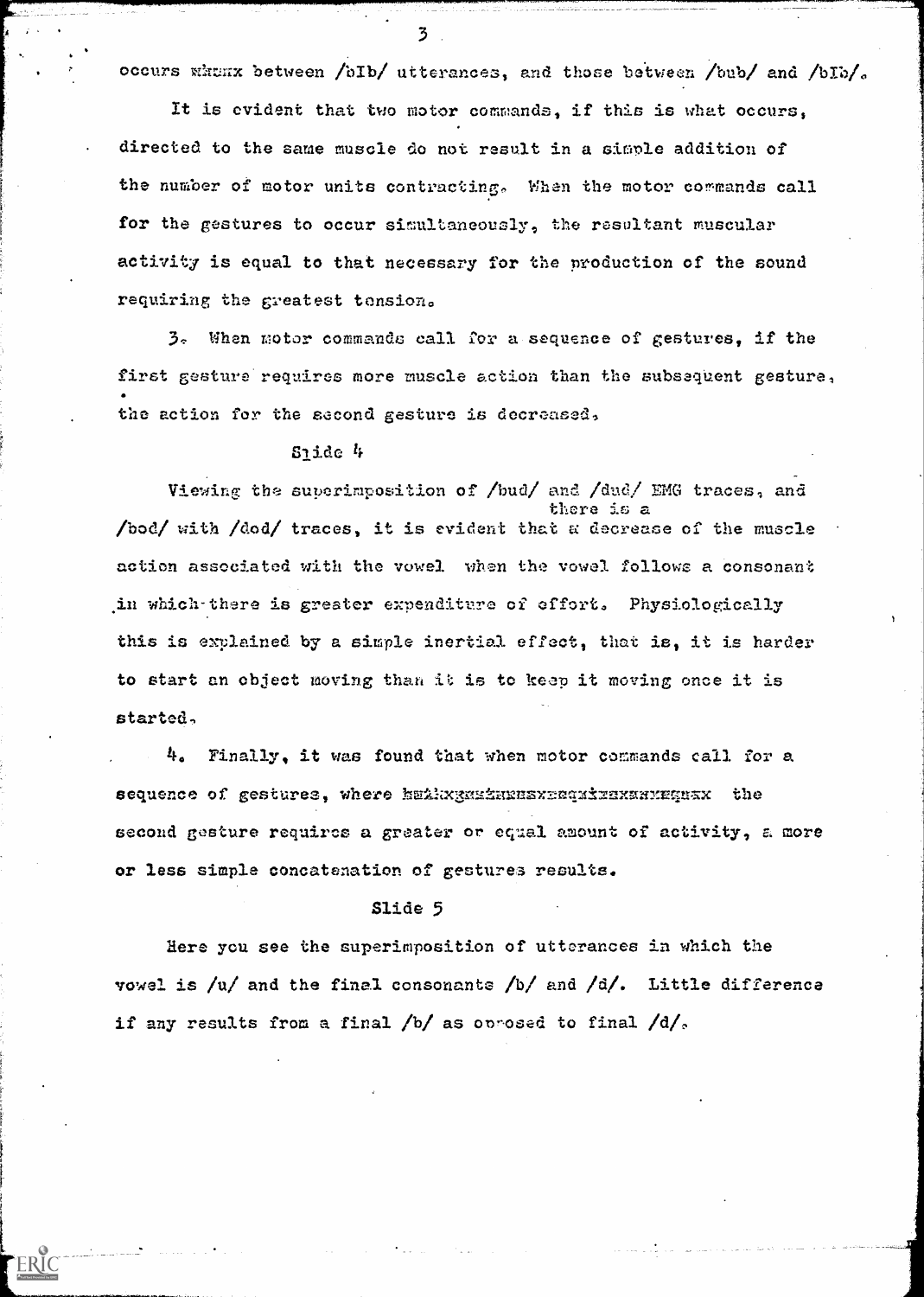Alternative hypotheses are suggested to account for these data. We can assume that the input to the neuromotor mechanism is not a sequence of phonemic segments but of phonetic segments, allophones. Such a proposal assumes that there is stered in the brain a separate command for every possible allephone. It is logical to assume this to be the case for what Ladefoged has called extrinsic allophones, those not resulting from coartioulation factors or overlapping commands, but which require a different set of motor commands, such as is illustrated by the differences between initial and final /b/. But fax intrinsic allophones which are the result of immediate rhonetic context may be processed and transmitted directly as signals to the muscles. Thus, the decrease in the muscular contractions for an  $/u/$ preceded by a /b/ would be the result of the previous muscular state.

How the intrinsic allophones are processed, that is, how the neighboring sounds influence antecedent or subsequent sounds HHHX also suggest alternative explanations.

COPY AVAILABLE

**BEST** 

One can assume that a by a feedback mechanism the output fraxmenitured -- muscle state -- is monitored, which information is sent back to subsequent the motor command encoding devise to a change the/commands.afking However, the rapidity of the articulation process, coupled ENDEHEIGNŹ with the delay time necessary for the proprioceptive feedback would not permit feedback from the peripheral organs to modify the signals from the nervous system in time. However, in certain neural systems, the signals themselves may be monitored, that is, the nervous system can look at the command rather than at the output and change a subsequent command in keeping with the requirements to achieve the new gesture.

There is an alternative explanation; namely that the linguistic unit corresponding to individual sets of motor commands is not of the size of a phoreme or allophone, but rather that of a syllable, or some seation of phonomic segments. Much supporting evidence for this

 $\frac{1}{2}$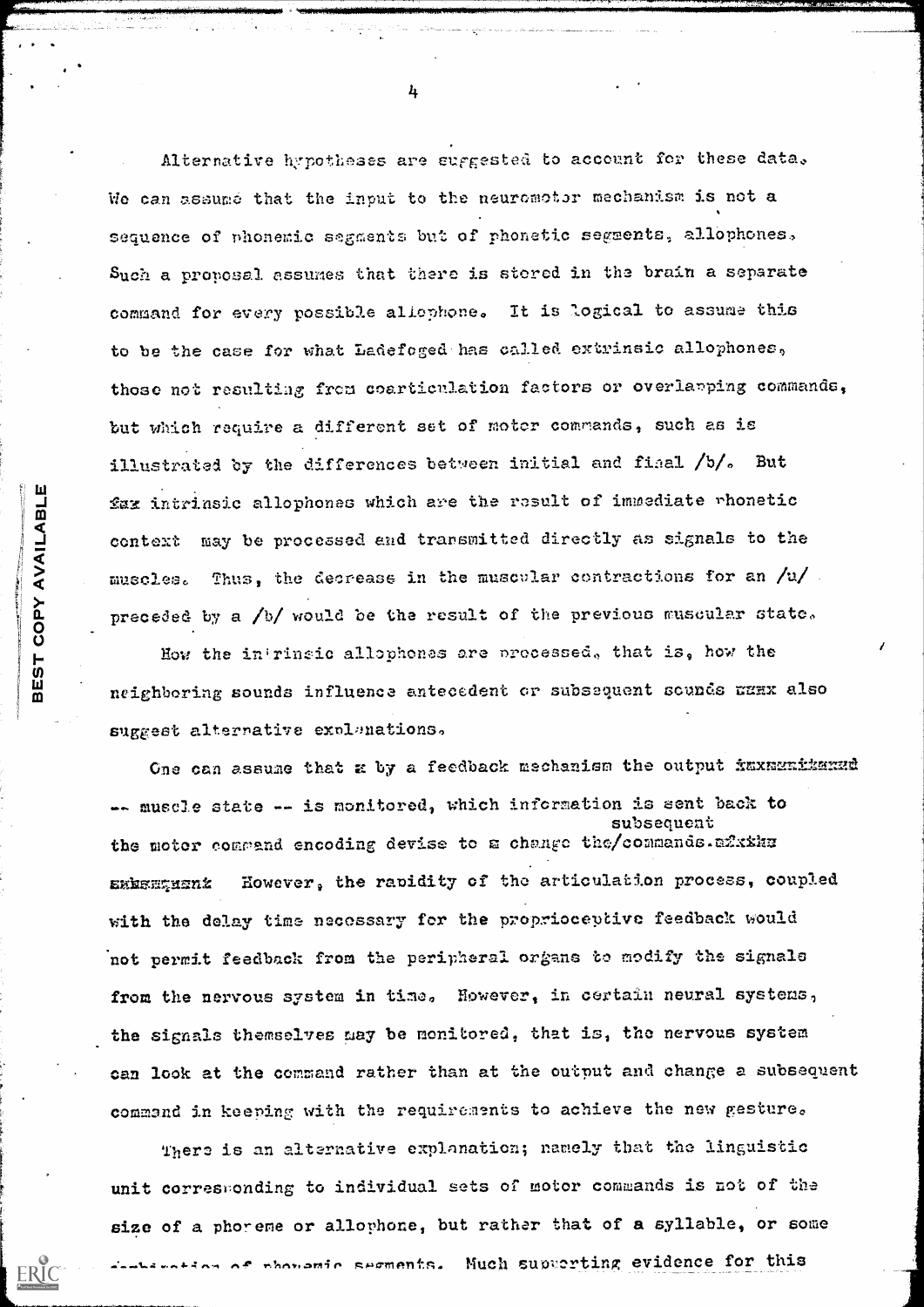position has been advanced. For example, in a CV syllable, in which the vowel is marked by a roundtng feature, the protrusion occurs simultansously with the articulation of the consonant, and in some c&se even before.

The suggestion that the units for the articulatory program are syllable-type units is supported further by Kozhavnikov and Chistovich in Leningrad, whosa provide support for the idea that syllable commands are rhythmically organized by a separate rhythm generator in the nervous system, distinct from the articulatory generator.

If this is the case, either one must conclude that a many-to-one encoding process occurs  $--$  allophones to syllables  $--$  which new units are mapped onto motor commands. Alternatively, the message may be originally encoded into units larger than phonemic segments, i.e. syllables. It is conceivable that individual sets of motor commands corresponding to syllables are stored. It  $\dot{z}$  seems more plausible that the syllable units are complex units encoded in phonemic or allophonic segments and these sub-syllabic units are mapped onto motor commands by the feedback mechanism suggested. This would require less storage canacity and would explain the errors which occur in speaking in which parts of syllables persevere or are anticipated,

While the present state of knowledge excludes any definitive answers to the questions raised, the alternative suggestions do account for the data. New data, and the discovery of new relationships should provide the baaix for rann i possibly better explanations. We therefore view our surgestions as working hypotheses on which to base further experiments,

 $\label{eq:2.1} \frac{1}{\sqrt{2}}\left(\frac{1}{\sqrt{2}}\right)^{2} \left(\frac{1}{\sqrt{2}}\right)^{2} \left(\frac{1}{\sqrt{2}}\right)^{2} \left(\frac{1}{\sqrt{2}}\right)^{2} \left(\frac{1}{\sqrt{2}}\right)^{2} \left(\frac{1}{\sqrt{2}}\right)^{2} \left(\frac{1}{\sqrt{2}}\right)^{2} \left(\frac{1}{\sqrt{2}}\right)^{2} \left(\frac{1}{\sqrt{2}}\right)^{2} \left(\frac{1}{\sqrt{2}}\right)^{2} \left(\frac{1}{\sqrt{2}}\right)^{2} \left(\$ 

 $\label{eq:2.1} \frac{1}{\sqrt{2}}\int_{\mathbb{R}^3}\frac{1}{\sqrt{2}}\left(\frac{1}{\sqrt{2}}\right)^2\frac{1}{\sqrt{2}}\left(\frac{1}{\sqrt{2}}\right)^2\frac{1}{\sqrt{2}}\left(\frac{1}{\sqrt{2}}\right)^2\frac{1}{\sqrt{2}}\left(\frac{1}{\sqrt{2}}\right)^2\frac{1}{\sqrt{2}}\left(\frac{1}{\sqrt{2}}\right)^2\frac{1}{\sqrt{2}}\frac{1}{\sqrt{2}}\frac{1}{\sqrt{2}}\frac{1}{\sqrt{2}}\frac{1}{\sqrt{2}}\frac{1}{\sqrt{2}}$ 

5